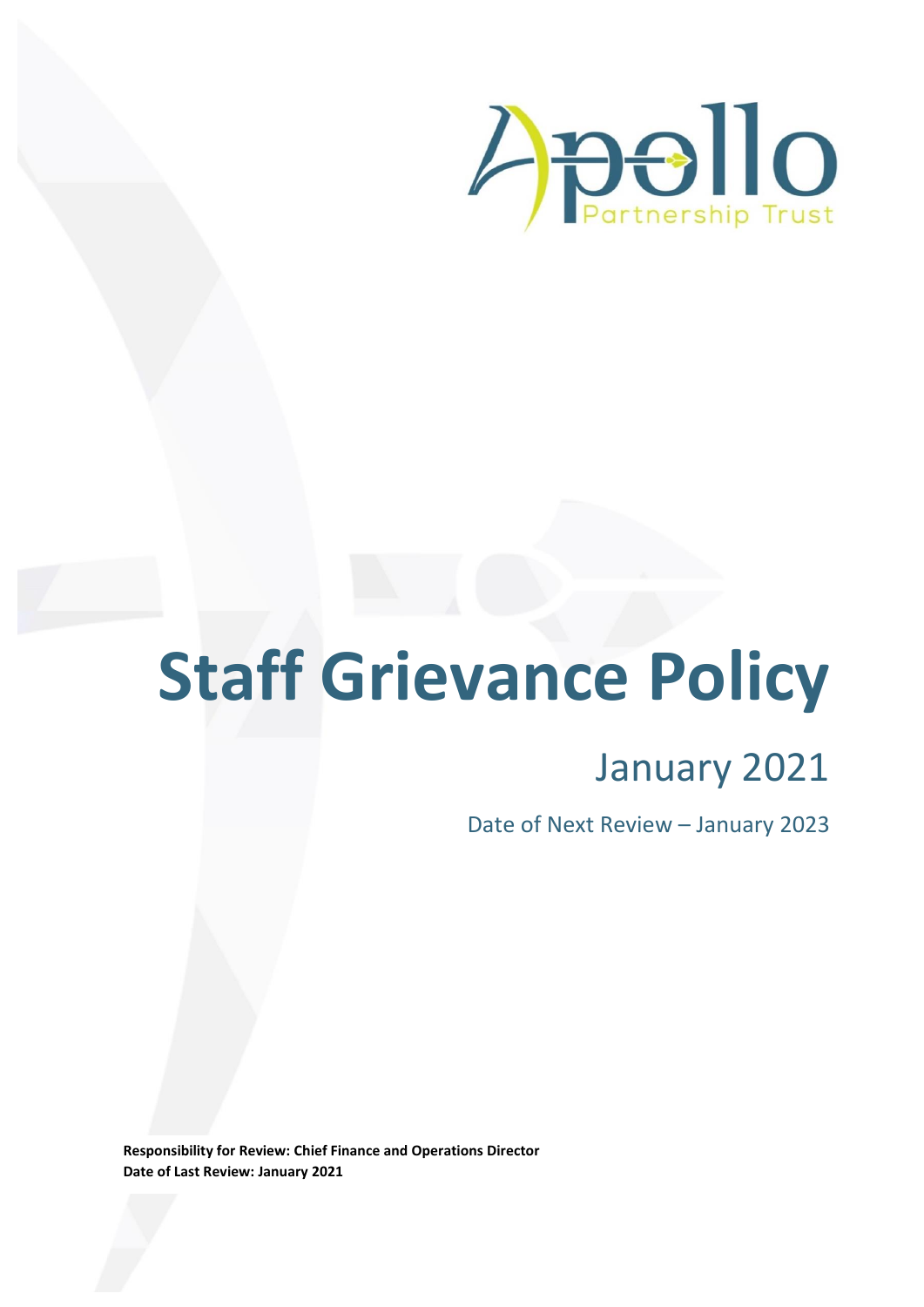**This policy and procedure applies to employees of Apollo Partnership Trust and should be read in conjunction with any associated Guidance**

### **1.0 Scope and purpose**

The purpose of the policy is to provide a framework within which employees can raise individual or collective grievances and managers can deal with those grievances in an appropriate manner. Any grievance should be raised within a 3-month period.

This policy covers matters previously addressed by two separate policies, The Dignity at Work and Grievance Policies. Under **this** policy, all complaints relating to the following will be fully considered and investigated by the Trust:

- **Dignity at Work:** includes complaints regarding unacceptable behaviour such as bullying, harassment and victimisation.
- **Grievance:** includes concerns, problems or complaints raised by an employee regarding their working conditions or relationship with colleagues.

#### **2.0 Mediation**

Mediation can play an important role in resolving problems between employees. Mediation is an informal, voluntary process, which can be used to resolve disagreements in the workplace.

Employees are encouraged to consider using mediation at both the informal stages of a grievance, or if necessary as a result of the formal stages being invoked. For further information, and details of costs, please contact the Strategic HR Service who will be able to appoint a trained mediator to work with those employees or groups to help agree a mutually acceptable solution.

#### **3.0 Day to Day Management**

Wherever possible, employees should be supported in trying to resolve the problem informally. This can often be done effectively by the individual raising the issue directly with their line manager, either orally or in writing. If the grievance relates to the individual's line manager, it should be referred to the line manager's manager.

Whilst the grievance is being considered the status quo will apply.

#### **4.0 Investigating Officer**

An investigating officer may need to be appointed in order to carry out a thorough investigation and collation of appropriate information to establish the facts of the case.

The role of the investigator will be to investigate the issues raised, interview witnesses as appropriate, establish the facts and make any recommendations for resolution. The Academy will ensure that the investigating officer is impartial

Investigations will vary in the level of detail required, this must be proportionate to the matter in question

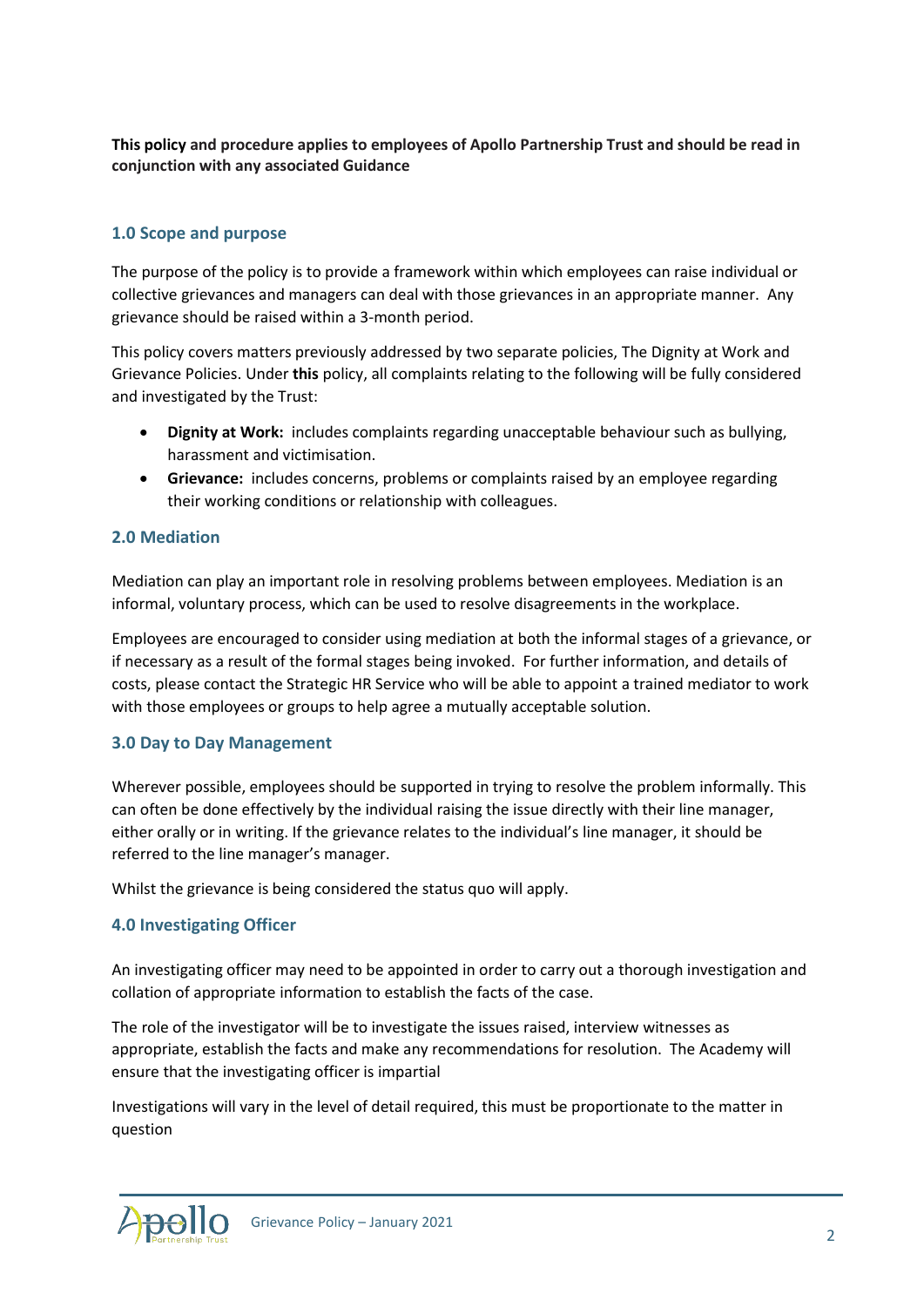#### **5.0 Formal Process**

Where the employee feels that their grievance has not been resolved informally or where it is sufficiently serious enough, the grievance should be put in writing to a manager who is not the subject of the grievance. The letter should specify the exact nature of the complaint and the resolution that the employee wishes to see whilst attaching any relevant evidence.

Following the receipt of the grievance formal acknowledgement of the grievance should be sent to the employee and a meeting arranged without unreasonable delay.

Individuals have the statutory right to be accompanied at formal meetings by either a work colleague or trade union representative. The meeting will allow the individual to elaborate on the points raised in their written grievance and will inform the next steps of the investigation.

Where an investigating officer has been appointed they will produce a report outlining their findings, summary and recommendations.

Based on the outcome of the investigation the manager will give one of the following outcomes:

- The grievance is upheld
- The grievance is partially upheld
- The grievance in not upheld

A summary of the findings should be provided to the complainant and where necessary any other individuals that the complaint is against. The outcome to the process must be confirmed to the complainant in writing outlining their right of appeal against the decision.

If the grievance has been raised against another individual(s) consideration should be given as to how the parties are going to work together moving forward.

Any matter or grievance which is more than 3 months old will not be considered under this policy.

#### **6.0 Withdrawing the Grievance**

If at any point the employee who has instigated the grievance procedure wishes to withdraw his/her grievance, they should confirm this in writing and submit this to the same individual they originally submitted the grievance letter to.

#### **7.0 Appeal**

Where an individual is not satisfied with the outcome of their grievances at the formal stage, the individual will have the right of appeal and in order to proceed to an appeal hearing will need to provide the reasoning for appeal with any relevant evidence. The appeal will be held in line with the Trust Appeals Policy (February 2020) or February 2021 if the Grievance relates to the 2021 Staff Restructure).

#### **8.0 Re-establishing Working Relationships**

Regardless of the outcome, the alleged perpetrator and the recipient must attend a mandatory joint meeting to discuss what support or action is required to assist them to re-establish their working relationship. The Decision Making Manager should ensure that this meeting is scheduled to take